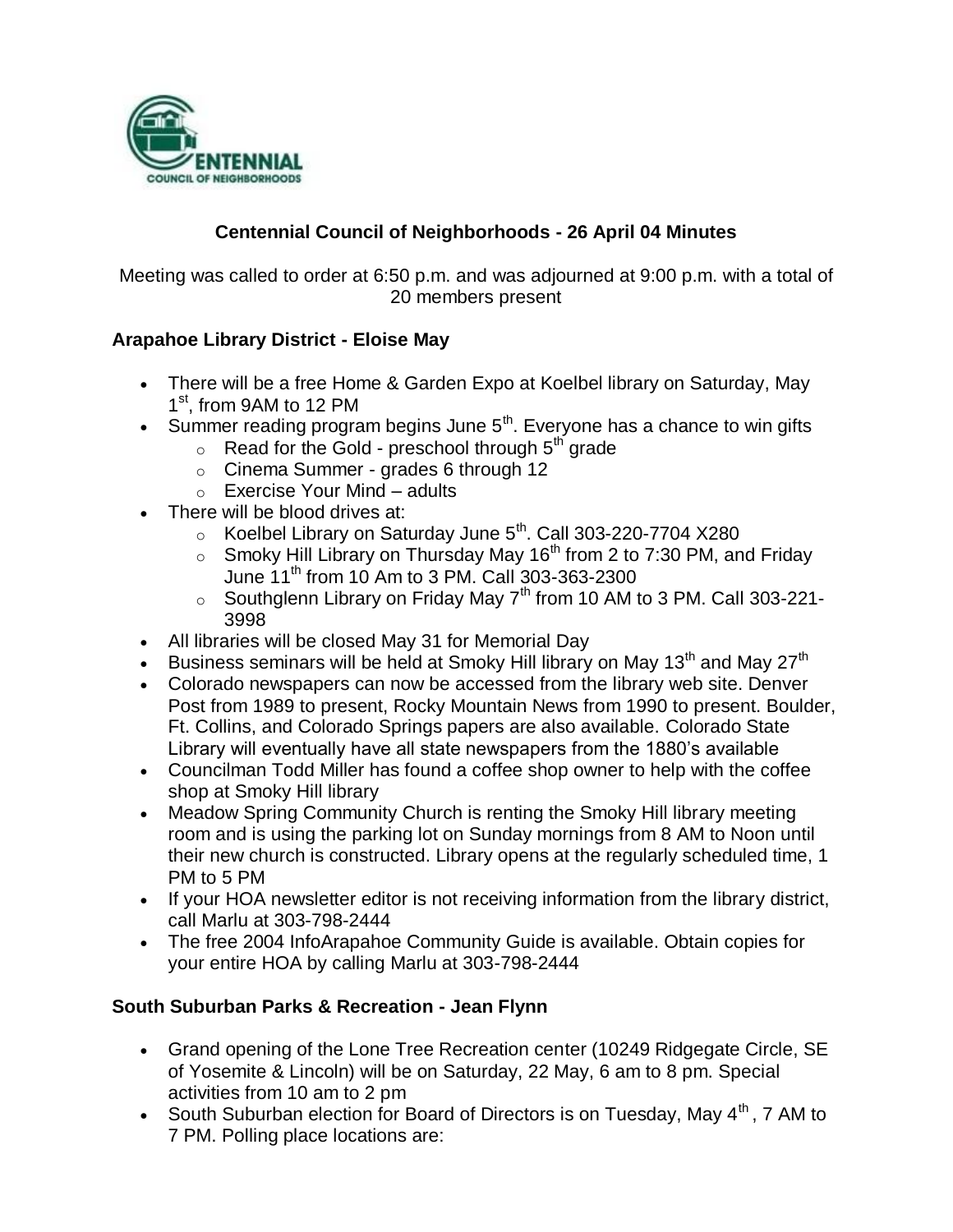- $\circ$  Cherry Hills Elementary School 2400 E Quincy Ave
- o South Suburban Golf Course 7900 S Colorado Blvd
- o Acres Green Elementary School 13524 Acres Green Dr
- $\circ$  Lone Tree Civic Center 9777 S Yosemite
- o Littleton Golf & Tennis Club 5800 S Federal Blvd
- o Littleton Community Center 1950 W Littleton Blvd
- o Goodson Recreation Center 6315 S University Blvd
- o Willow Spring Service Center 7100 S Holly
- There will be a study of parks and recreation service providers for the City of Centennial and Arapahoe County east of I-25. Centennial Study Committee met on April 23<sup>rd</sup> to select consultant to perform the work.
- Study will inventory current public and private parks, open space trails and other recreational amenities east of I-25
- Study will also include a "needs assessment" for current & future requirements based on the National Recreational Park Association standards and future population estimates, and will also conduct a financial analysis & review funding options for required services
- Nine public meetings will be held to discuss the results of the study

## **Arapahoe County Sheriff - Mark Fisher**

- Captain Mark Fisher, of the Public Safety Bureau, will be the new Arapahoe County Sheriff's representative for CenCON. Capt. Fisher may be contacted at 720-874-3783 or mfisher@co.arapahoe.co.us
- Juveniles are using "airsoft guns" which are accurate replicas of real weapons. There is a very small "orange" tip, which the kids are coloring black. This makes it impossible to tell that it is not a real weapon.
- The County District Attorney and the Centennial City Attorney have determined that the use of these guns is illegal in the City of Centennial and in unincorporated Arapahoe County west of Gun Club Road
- So far, one youth has been hospitalized after getting shot in the eye, and numerous windows have been broken
- A recent test of the liquor licensing law compliance resulted in 6 violations among the 55 liquor establishments in Centennial and unincorporated Arapahoe County. Violations were for selling liquor to minors. 5 of the 6 violations were in **Centennial**
- Sheriff's Office is very up-to-date on issues concerning terrorism and it's prevention and will be getting a new, more sophisticated robot for handling bomb incidents
- All sheriff's deputies receive 10 hours of additional training on many topics each month, which is more than any other law enforcement agency in the Denver area

#### **Arapahoe Parks & Recreation - Rebecca Nash**

- New recreation center at Buckley & Orchard will open this fall. Construction is ahead of schedule
- The water slide at Lookout Park near Eaglecrest H.S. will open Memorial Day
- Beavers have constructed dams at three locations on Tollgate Creek near Picadilly & Riviera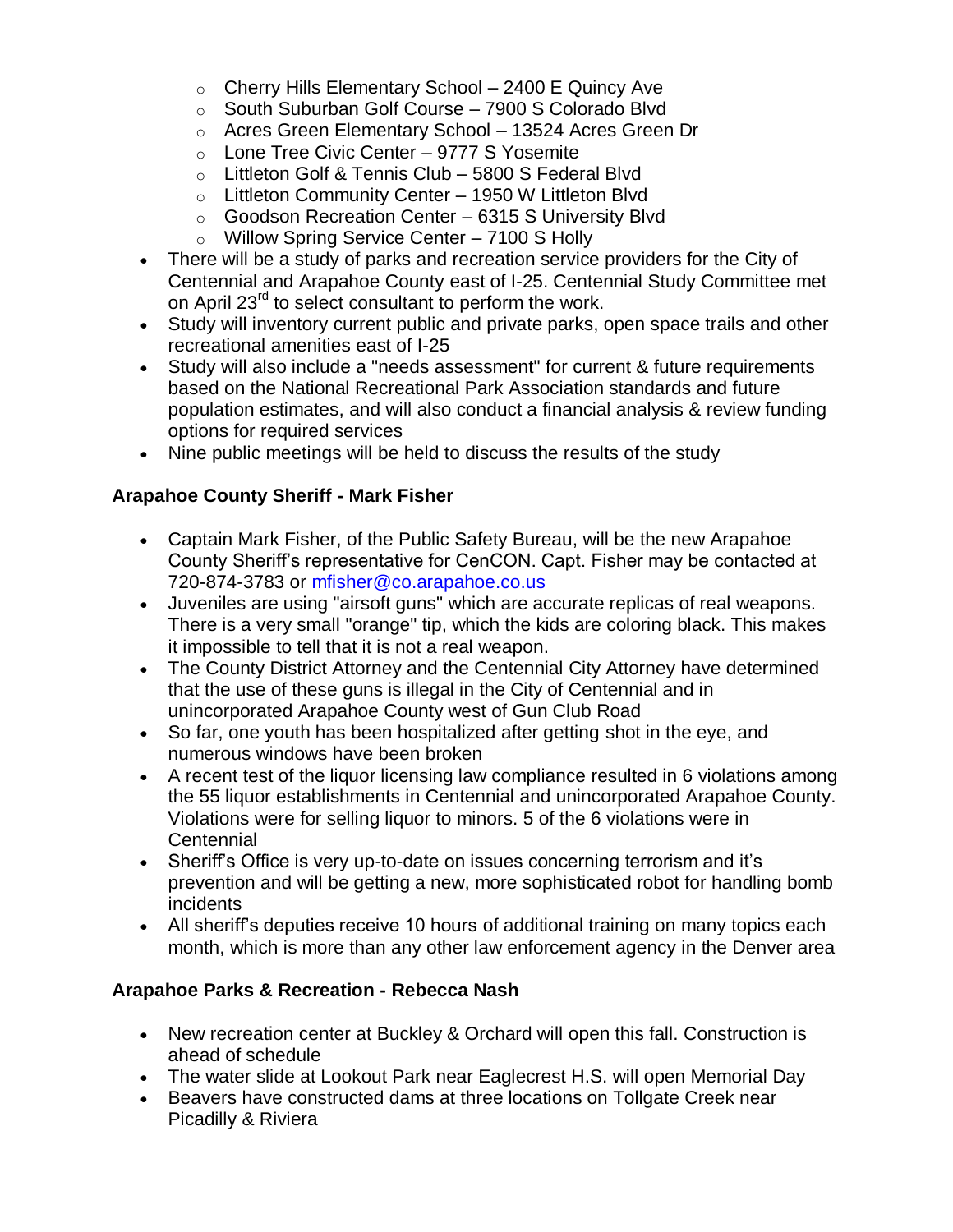The new sports park in the Piney Creek Hollow Park (near Tower & Orchard) is on hold because of non-approval from Arapahoe County for a proposed horse arena in the park

## **City of Centennial - Nancy Reubert**

- Arapahoe County West Nile Task force anticipates another bad year for West Nile disease. See www.fightthebitecolorado.com or call 1-877-462-2911 for more information
- Task Force has begun applying larvacide already in Arapahoe County and City of Centennial. City has ordinance allowing entry onto private property to inspect standing water for mosquito infestation, and may issue an Abatement Order, with or without a citizen complaint
- There were 134 known cases of West Nile disease in Arapahoe County last year
- 70 % of the people getting West Nile did not use a repellant that included DEET
- Ward 1 meeting on Saturday, May  $1<sup>st</sup>$  at Southglenn Library from 9:30 AM to Noon
- Ward 3 meeting on Wednesday, April  $28<sup>th</sup>$  at Castlewood Library from 7:30 PM to 9 PM
- Ward 4 meeting on Thursday, May 13<sup>th</sup> at Smoky Hill Library from 7 PM to 9 PM
- Bronco's Parkway bridge to Parker Road (about where Dry Creek would be) will open in about a month, probably the end of May or beginning of June
- There is a blood drive at the City of Centennial Offices on May  $14<sup>th</sup>$ , 10 AM to 3:30 PM
- Municipal Court is completely filled with handling traffic cases. Additional sessions have been implemented because of the number of cases
- Open Space tax money from the recently approved tax increase by Arapahoe County will be distributed at the end of 2004. Centennial is estimated to receive about \$1,500,000 annually
- Road repair project for Centennial has begun. Maps of affected areas are available on www.centennialcolorado.com
- Agendas for City Council meetings on Monday night are posted to the City's web site on the previous Friday

# **City of Centennial - Betty Ann Habig**

- The April 20<sup>th</sup> meeting at Littleton City Council concerning the Marathon redevelopment was continued to Tuesday, May 4<sup>th</sup> at 7 PM at the Littleton City Hall. Major concerns about drainage, traffic, noise, density, and building height still exist
- Project LifeSaver training will kick off on May 25, 26, and 27. This program will provide a transmitter bracelet to Alzheimer's and other patients with similar types of medical problems. If the person wanders off, they can be found by tracking the transmitter by the Sheriff's Office. The start of the program will be June 1<sup>st</sup>. Initial cost of bracelet is \$263.00 and monthly fees are \$7.60. The City will donate \$3000.00 towards the purchase of 10 bracelets
- The problems with reliability of service continue with XCEL in the western areas of Centennial. This week, the PUC will hear recommendations from their staff on how to implement key points to ensure the quality of service and accountability from XCEL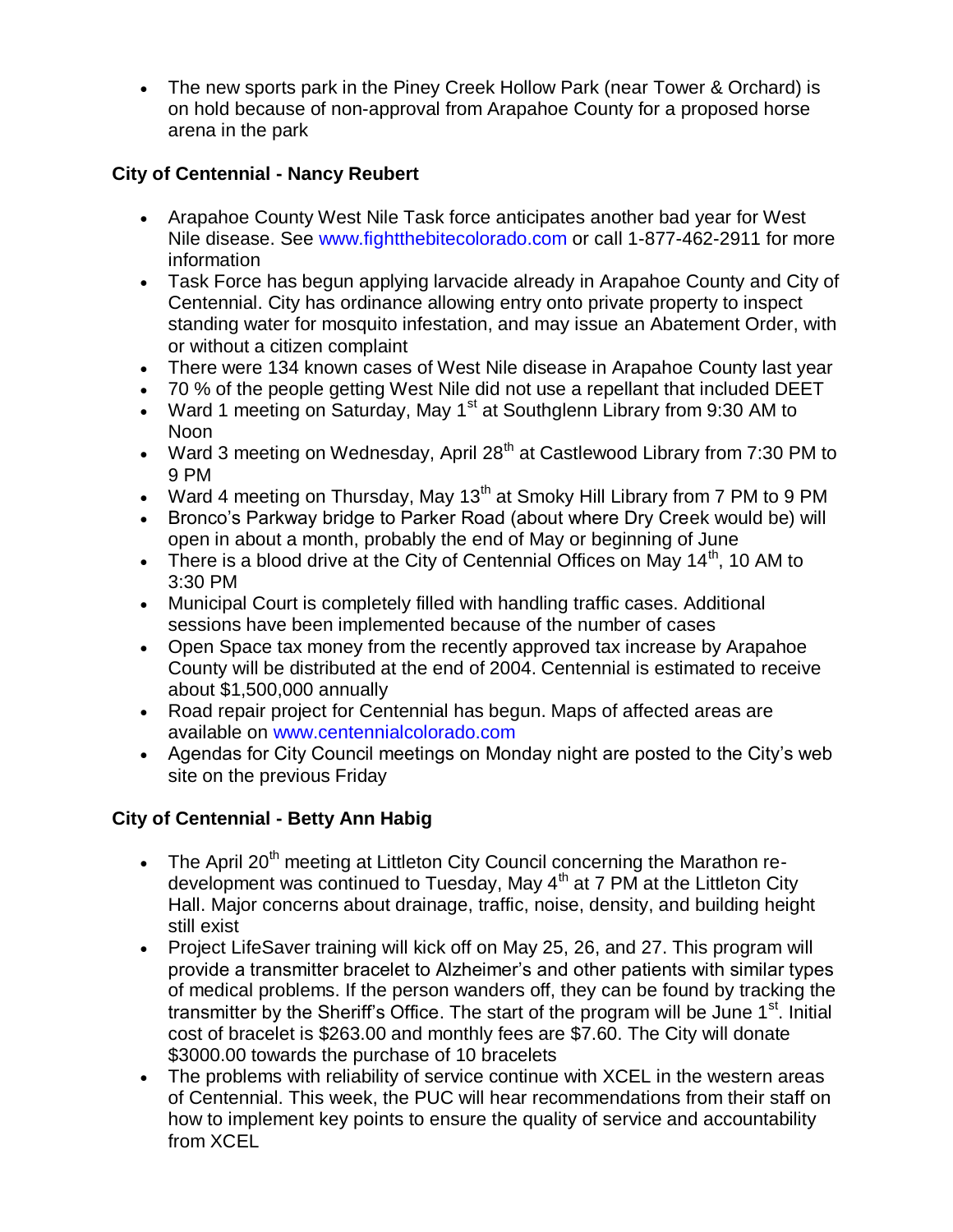City of Centennial is reviewing a "nuisance ordinance" based of the types of complaints being received from citizens

# **CenCON Reports - President - Cathy Noon**

- Cherry Creek State Park meeting on Thursday, April 29th
- Neighborhood Resource Center is hosting a neighborhood workshop on Saturday, May  $8<sup>th</sup>$ . Cost is \$12.00
- American Red Cross has a list of suggested supplies to have at home to prepare for a potential disaster - www.preparecolorado.org
- South Metro Fire/Rescue will be having an election on Tuesday, May  $4<sup>th</sup>$  to increase the mill levy for capital improvements
- Comments concerning the first CenCON workshop were all positive, and it was suggested that CenCON host additional workshops
- Swingle Tree and Lawn Care is offering a mosquito reduction service. Call 303- 337-6200

## **- Treasurer - Gerry Cummins**

| Checking Previous<br>Balance: \$265.34 |                  | <b>Savings Previous</b><br>:Balance | \$3317.05 |
|----------------------------------------|------------------|-------------------------------------|-----------|
|                                        | Income: \$270.00 | Income (Dues): \$300.00             |           |
| Expenses: \$39.00                      |                  | (Interest):                         | \$3.48    |
| Closing Balance: \$496.34              |                  | Closing Balance: \$3620.53          |           |

#### **- Secretary - Frank Green**

 Moved by Ron Weidmann and seconded by Dorothy Mauro that the March 2004 minutes be approved as read. Approval was unanimous

#### **- Plans - Ron Weidmann**

- Ms. Betty Ann Habig left the CenCON meeting and did not participate in any discussion of the developer plans or comments
- 2 new developer plans were received. Copies of the detailed comments will be sent to all CenCON members as usual

## **-Membership -Michael Kirrane**

• Letter concerning CenCON Associations sent to: Cherry Hills View, Cherrywood Village, Dreamhouse Acres, and Broadway Estates

## **FasTracks Presentation – Opposing Viewpoint - Spencer Swalm**

 According to DRCOG, FasTracks will increase transit's share of commuters from 5.5% to just 5.6%. Transit's share of all travel will rise from the present 2.0% to just 2.3%